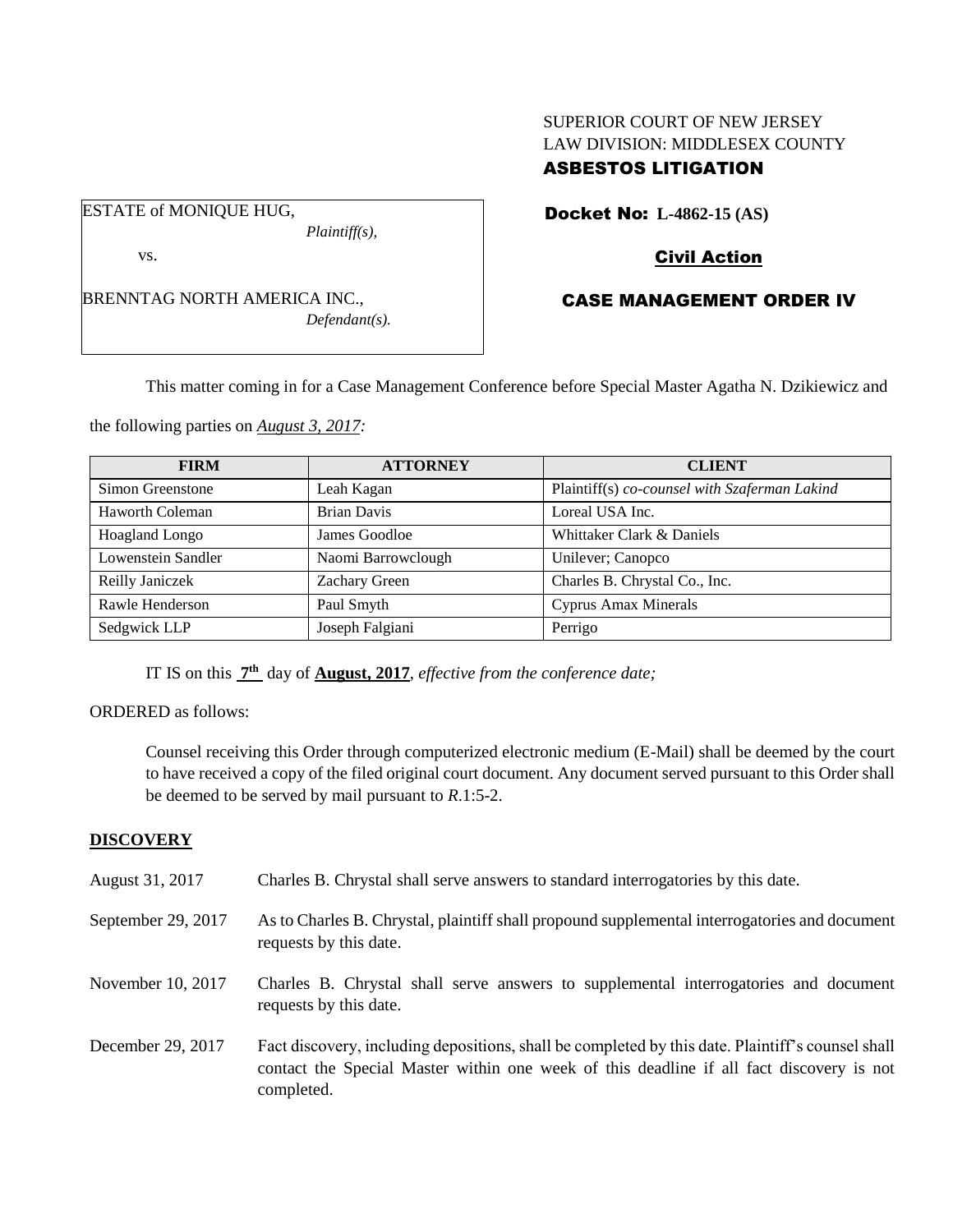December 29, 2017 Depositions of corporate representatives shall be completed by this date.

### **EARLY SETTLEMENT**

January 19, 2018 Settlement demands shall be served on all counsel and the Special Master by this date.

### **SUMMARY JUDGMENT MOTION PRACTICE**

- January 19, 2018 Plaintiff's counsel shall advise, in writing, of intent not to oppose motions by this date.
- February 2, 2018 Summary judgment motions shall be filed no later than this date.
- March 2, 2018 Last return date for summary judgment motions.

#### **MEDICAL DEFENSE**

April 30, 2018 Defendants shall identify its medical experts and serve medical reports, if any, by this date. In addition, defendants shall notify plaintiff's counsel (as well as all counsel of record) of a joinder in an expert medical defense by this date.

## **LIABILITY EXPERT REPORTS**

- February 28, 2018 Plaintiff shall identify its liability experts and serve liability expert reports or a certified expert statement by this date or waive any opportunity to rely on liability expert testimony.
- April 30, 2018 Defendants shall identify its liability experts and serve liability expert reports, if any, by this date or waive any opportunity to rely on liability expert testimony.

#### **ECONOMIST EXPERT REPORTS**

- February 28, 2018 Plaintiff shall identify its expert economists and serve expert economist report(s), if any, by this date or waive any opportunity to rely on economic expert testimony.
- April 30, 2018 Defendants shall identify its expert economists and serve expert economist report(s), if any, by this date or waive any opportunity to rely on economic expert testimony.

#### **EXPERT DEPOSITIONS**

May 25, 2018 Expert depositions shall be completed by this date. To the extent that plaintiff and defendant generic experts have been deposed before, the parties seeking that deposition in this case must file an application before the Special Master and demonstrate the necessity for that deposition. To the extent possible, documents requested in a deposition notice directed to an expert shall be produced three days in advance of the expert deposition. The expert shall not be required to produce documents that are readily accessible in the public domain.

#### **PRE-TRIAL AND TRIAL**

December 8, 2017 The settlement conference previously scheduled on this date is **cancelled**.

 $\_$  ,  $\_$  ,  $\_$  ,  $\_$  ,  $\_$  ,  $\_$  ,  $\_$  ,  $\_$  ,  $\_$  ,  $\_$  ,  $\_$  ,  $\_$  ,  $\_$  ,  $\_$  ,  $\_$  ,  $\_$  ,  $\_$  ,  $\_$  ,  $\_$  ,  $\_$  ,  $\_$  ,  $\_$  ,  $\_$  ,  $\_$  ,  $\_$  ,  $\_$  ,  $\_$  ,  $\_$  ,  $\_$  ,  $\_$  ,  $\_$  ,  $\_$  ,  $\_$  ,  $\_$  ,  $\_$  ,  $\_$  ,  $\_$  ,